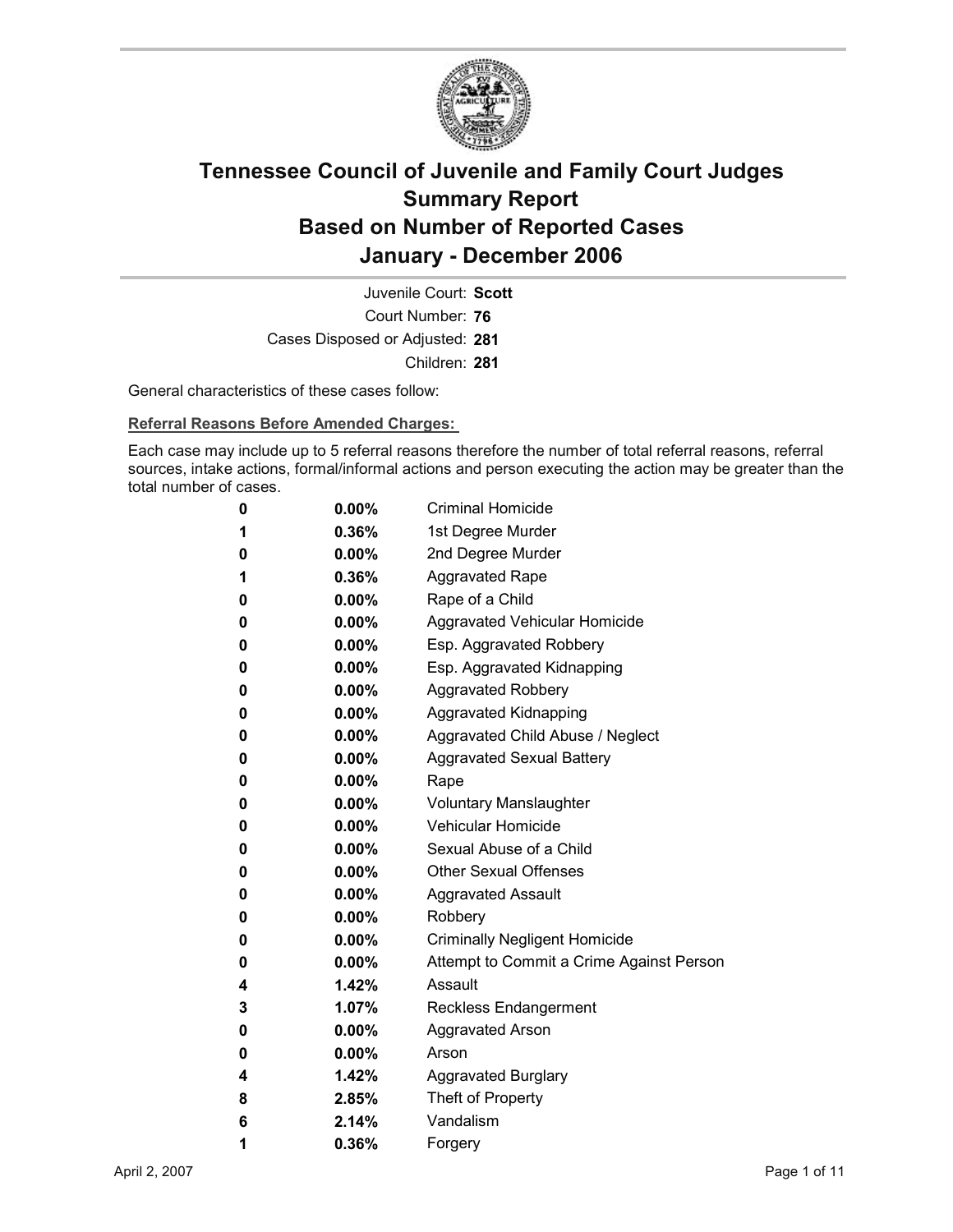

Court Number: **76** Juvenile Court: **Scott** Cases Disposed or Adjusted: **281** Children: **281**

### **Referral Reasons Before Amended Charges:**

Each case may include up to 5 referral reasons therefore the number of total referral reasons, referral sources, intake actions, formal/informal actions and person executing the action may be greater than the total number of cases.

| 0  | 0.00%    | <b>Worthless Checks</b>                                     |
|----|----------|-------------------------------------------------------------|
| 1  | 0.36%    | Illegal Possession / Fraudulent Use of Credit / Debit Cards |
| 7  | 2.49%    | <b>Burglary</b>                                             |
| 7  | 2.49%    | Unauthorized Use of a Vehicle                               |
| 1  | 0.36%    | <b>Cruelty to Animals</b>                                   |
| 0  | 0.00%    | Sale of Controlled Substances                               |
| 0  | $0.00\%$ | Other Drug Offenses                                         |
| 13 | 4.63%    | <b>Possession of Controlled Substances</b>                  |
| 0  | $0.00\%$ | <b>Criminal Attempt</b>                                     |
| 0  | 0.00%    | Carrying Weapons on School Property                         |
| 0  | $0.00\%$ | Unlawful Carrying / Possession of a Weapon                  |
| 0  | 0.00%    | <b>Evading Arrest</b>                                       |
| 0  | $0.00\%$ | <b>Escape</b>                                               |
| 1  | 0.36%    | Driving Under Influence (DUI)                               |
| 7  | 2.49%    | Possession / Consumption of Alcohol                         |
| 0  | 0.00%    | Resisting Stop, Frisk, Halt, Arrest or Search               |
| 0  | $0.00\%$ | <b>Aggravated Criminal Trespass</b>                         |
| 0  | 0.00%    | Harassment                                                  |
| 0  | $0.00\%$ | Failure to Appear                                           |
| 0  | 0.00%    | Filing a False Police Report                                |
| 0  | $0.00\%$ | Criminal Impersonation                                      |
| 45 | 16.01%   | <b>Disorderly Conduct</b>                                   |
| 0  | 0.00%    | <b>Criminal Trespass</b>                                    |
| 0  | 0.00%    | Public Intoxication                                         |
| 0  | $0.00\%$ | Gambling                                                    |
| 20 | 7.12%    | <b>Traffic</b>                                              |
| 0  | 0.00%    | Local Ordinances                                            |
| 0  | 0.00%    | Violation of Wildlife Regulations                           |
| 0  | $0.00\%$ | <b>Contempt of Court</b>                                    |
| 4  | 1.42%    | <b>Violation of Probation</b>                               |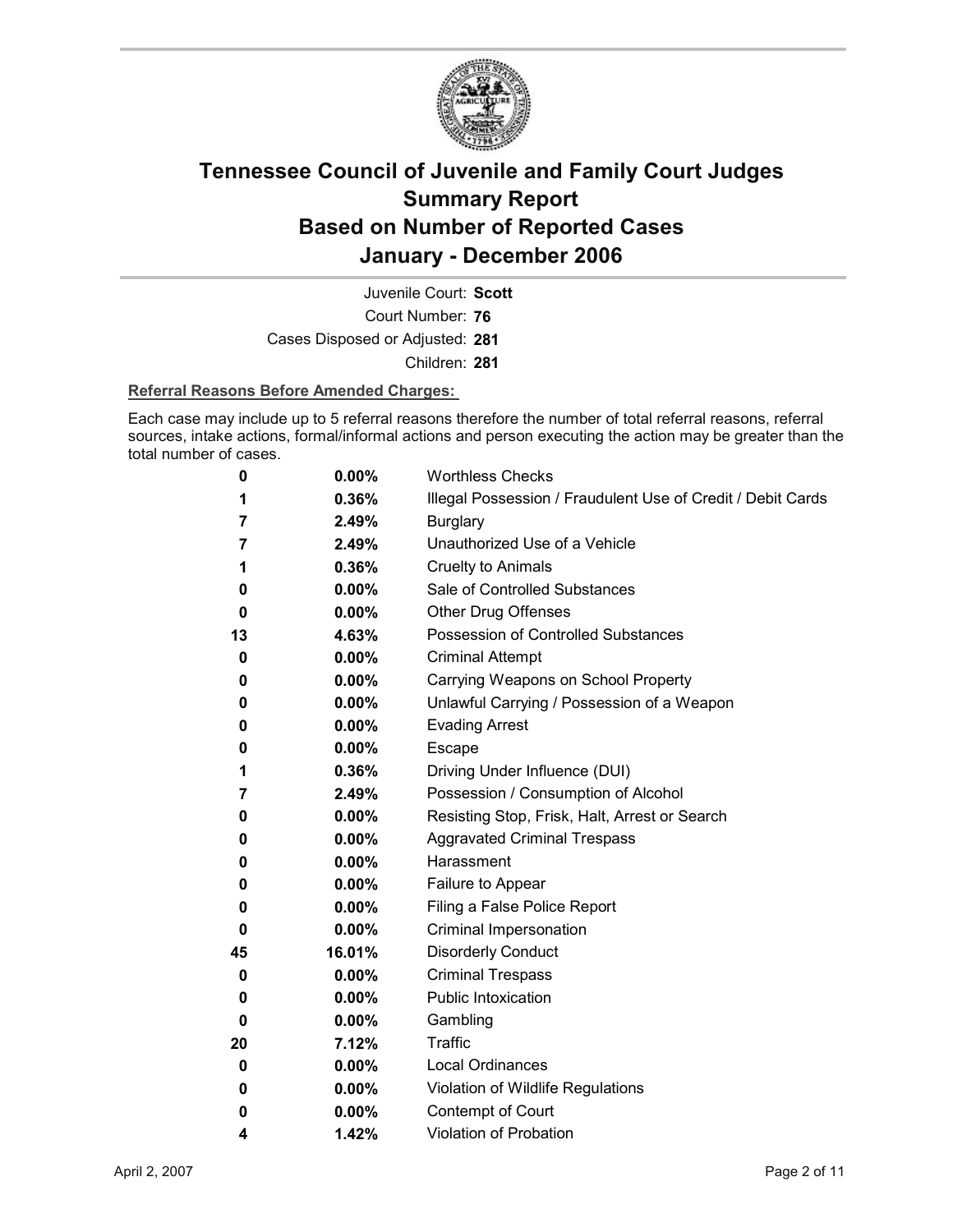

Court Number: **76** Juvenile Court: **Scott** Cases Disposed or Adjusted: **281** Children: **281**

### **Referral Reasons Before Amended Charges:**

Each case may include up to 5 referral reasons therefore the number of total referral reasons, referral sources, intake actions, formal/informal actions and person executing the action may be greater than the total number of cases.

| 0        | 0.00%    | Violation of Aftercare                 |
|----------|----------|----------------------------------------|
| 72       | 25.62%   | <b>Unruly Behavior</b>                 |
| 15       | 5.34%    | Truancy                                |
| 3        | 1.07%    | In-State Runaway                       |
| 0        | 0.00%    | Out-of-State Runaway                   |
| 22       | 7.83%    | Possession of Tobacco Products         |
| 0        | 0.00%    | Violation of a Valid Court Order       |
| 0        | 0.00%    | Violation of Curfew                    |
| 0        | 0.00%    | Sexually Abused Child                  |
| $\bf{0}$ | $0.00\%$ | <b>Physically Abused Child</b>         |
| 17       | 6.05%    | Dependency / Neglect                   |
| 0        | 0.00%    | <b>Termination of Parental Rights</b>  |
| 0        | 0.00%    | <b>Violation of Pretrial Diversion</b> |
| 0        | 0.00%    | Violation of Informal Adjustment       |
| 0        | 0.00%    | <b>Judicial Review</b>                 |
| 0        | 0.00%    | <b>Administrative Review</b>           |
| 0        | $0.00\%$ | <b>Foster Care Review</b>              |
| 5        | 1.78%    | Custody                                |
| 0        | $0.00\%$ | Visitation                             |
| 0        | 0.00%    | Paternity / Legitimation               |
| 0        | 0.00%    | Child Support                          |
| 0        | $0.00\%$ | <b>Request for Medical Treatment</b>   |
| 0        | 0.00%    | <b>Consent to Marry</b>                |
| 13       | 4.63%    | Other                                  |
| 281      | 100.00%  | <b>Total Referrals</b>                 |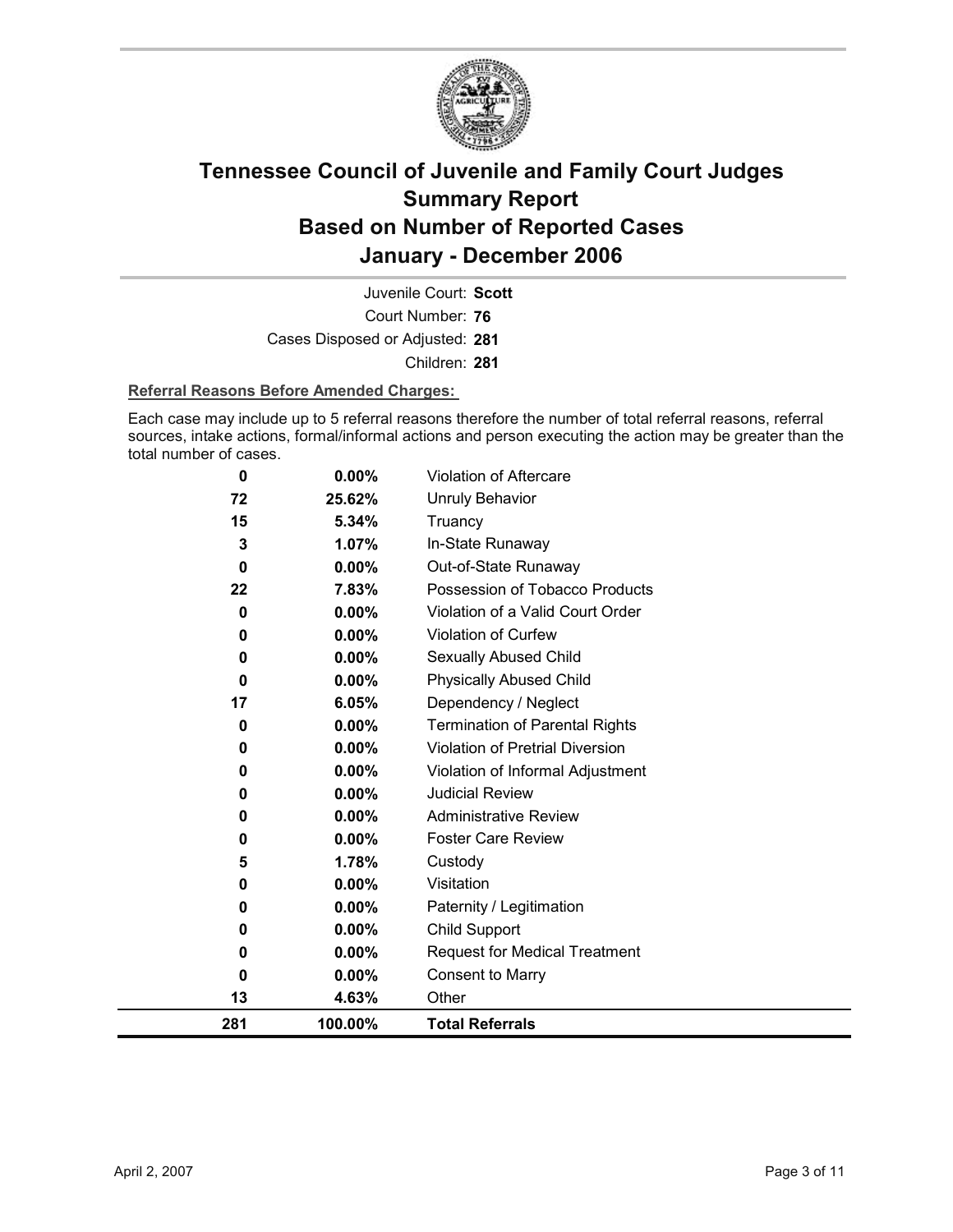

| 281                 | 100.00%                         | <b>Total Referral Sources</b>     |
|---------------------|---------------------------------|-----------------------------------|
| 0                   | 0.00%                           | Other                             |
| 0                   | 0.00%                           | Unknown                           |
| 0                   | 0.00%                           | Hospital                          |
| 1                   | 0.36%                           | Child & Parent                    |
| 0                   | 0.00%                           | Victim                            |
| 0                   | 0.00%                           | <b>Other Court</b>                |
| 1                   | 0.36%                           | Social Agency                     |
| 0                   | 0.00%                           | <b>Court Staff</b>                |
| 0                   | $0.00\%$                        | <b>District Attorney's Office</b> |
| 0                   | 0.00%                           | <b>Other State Department</b>     |
| 0                   | 0.00%                           | <b>DCS</b>                        |
| $\bf{0}$            | 0.00%                           | <b>CSA</b>                        |
| 68                  | 24.20%                          | School                            |
| 0                   | 0.00%                           | Self                              |
| 1                   | 0.36%                           | <b>Relatives</b>                  |
| 0                   | 0.00%                           | Parents                           |
| 210                 | 74.73%                          | Law Enforcement                   |
| Referral Sources: 1 |                                 |                                   |
|                     |                                 | Children: 281                     |
|                     | Cases Disposed or Adjusted: 281 |                                   |
|                     |                                 | Court Number: 76                  |
|                     |                                 |                                   |
|                     |                                 | Juvenile Court: Scott             |

**Age of Child at Referral: 2**

| 281 | 100.00%  | <b>Total Child Count</b> |
|-----|----------|--------------------------|
| 0   | $0.00\%$ | Unknown / Not Reported   |
| 1   | 0.36%    | Ages 19 and Over         |
| 88  | 31.32%   | Ages 17 through 18       |
| 126 | 44.84%   | Ages 15 through 16       |
| 35  | 12.46%   | Ages 13 through 14       |
| 13  | 4.63%    | Ages 11 through 12       |
| 18  | 6.41%    | Ages 10 and Under        |
|     |          |                          |

<sup>1</sup> If different than number of Referral Reasons (281), verify accuracy of your court's data.

<sup>2</sup> One child could be counted in multiple categories, verify accuracy of your court's data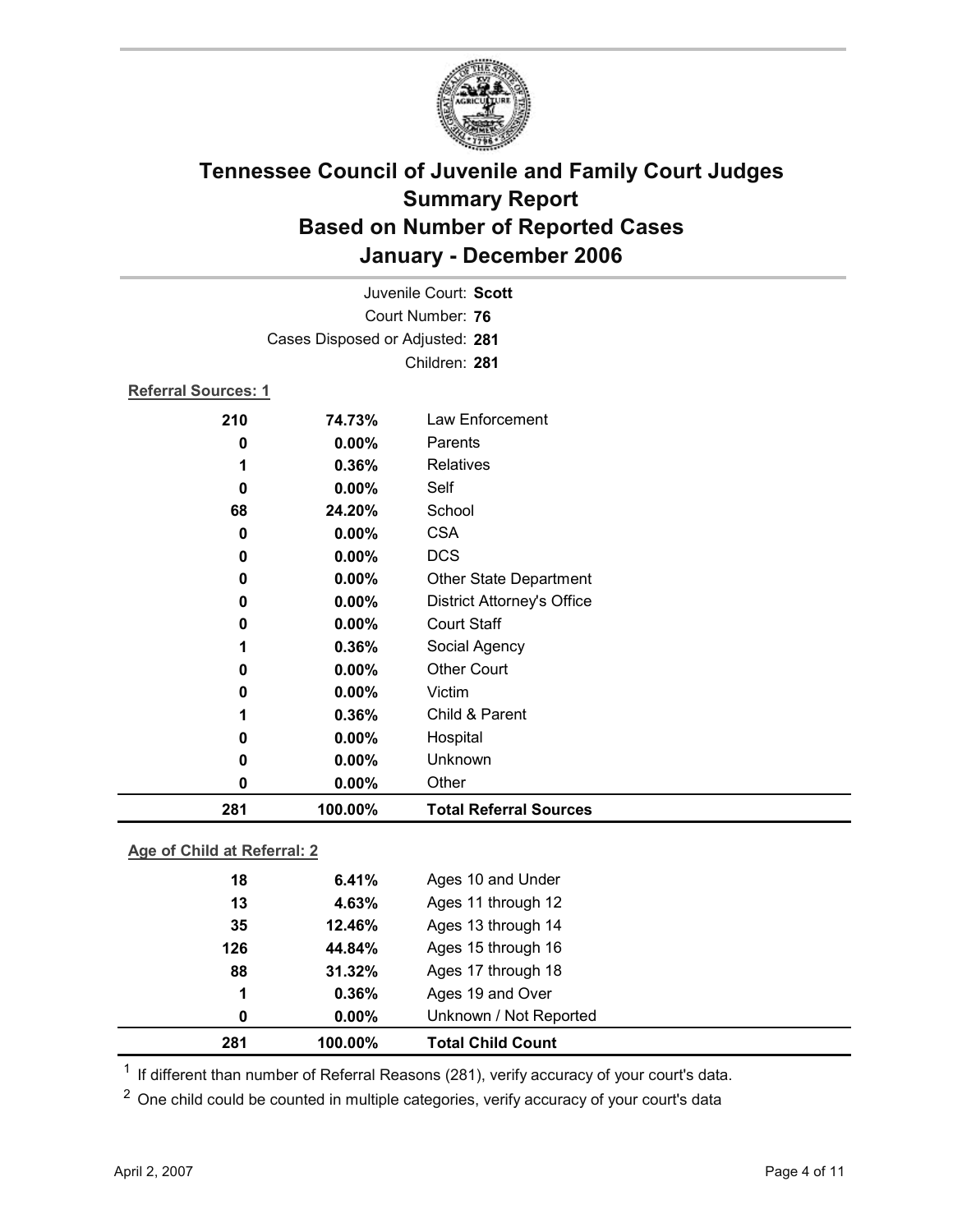

| Juvenile Court: Scott                   |                                            |                                 |  |  |  |  |
|-----------------------------------------|--------------------------------------------|---------------------------------|--|--|--|--|
|                                         | Court Number: 76                           |                                 |  |  |  |  |
|                                         | Cases Disposed or Adjusted: 281            |                                 |  |  |  |  |
|                                         |                                            | Children: 281                   |  |  |  |  |
| Sex of Child: 1                         |                                            |                                 |  |  |  |  |
| 179                                     | 63.70%                                     | Male                            |  |  |  |  |
| 102                                     | 36.30%                                     | Female                          |  |  |  |  |
| $\mathbf 0$                             | 0.00%                                      | Unknown                         |  |  |  |  |
| 281                                     | 100.00%                                    | <b>Total Child Count</b>        |  |  |  |  |
| Race of Child: 1                        |                                            |                                 |  |  |  |  |
|                                         |                                            |                                 |  |  |  |  |
| 277                                     | 98.58%                                     | White                           |  |  |  |  |
| 4                                       | 1.42%                                      | African American                |  |  |  |  |
| $\mathbf 0$                             | 0.00%<br>0.00%                             | <b>Native American</b><br>Asian |  |  |  |  |
| 0                                       | 0.00%                                      | Mixed                           |  |  |  |  |
| 0<br>$\mathbf 0$                        | 0.00%                                      | Unknown                         |  |  |  |  |
|                                         |                                            |                                 |  |  |  |  |
|                                         | 100.00%<br>281<br><b>Total Child Count</b> |                                 |  |  |  |  |
| <b>Hispanic Origin: 1</b>               |                                            |                                 |  |  |  |  |
| 5                                       | 1.78%                                      | Yes                             |  |  |  |  |
| 276                                     | 98.22%                                     | <b>No</b>                       |  |  |  |  |
| $\mathbf 0$                             | 0.00%                                      | Unknown                         |  |  |  |  |
| 281                                     | 100.00%                                    | <b>Total Child Count</b>        |  |  |  |  |
| <b>School Enrollment of Children: 1</b> |                                            |                                 |  |  |  |  |
|                                         |                                            |                                 |  |  |  |  |
| 261                                     | 92.88%                                     | Yes                             |  |  |  |  |
| 20                                      | 7.12%                                      | No                              |  |  |  |  |
| $\mathbf 0$                             | 0.00%                                      | Unknown                         |  |  |  |  |
| 281                                     | 100.00%                                    | <b>Total Child Count</b>        |  |  |  |  |

 $1$  One child could be counted in multiple categories, verify accuracy of your court's data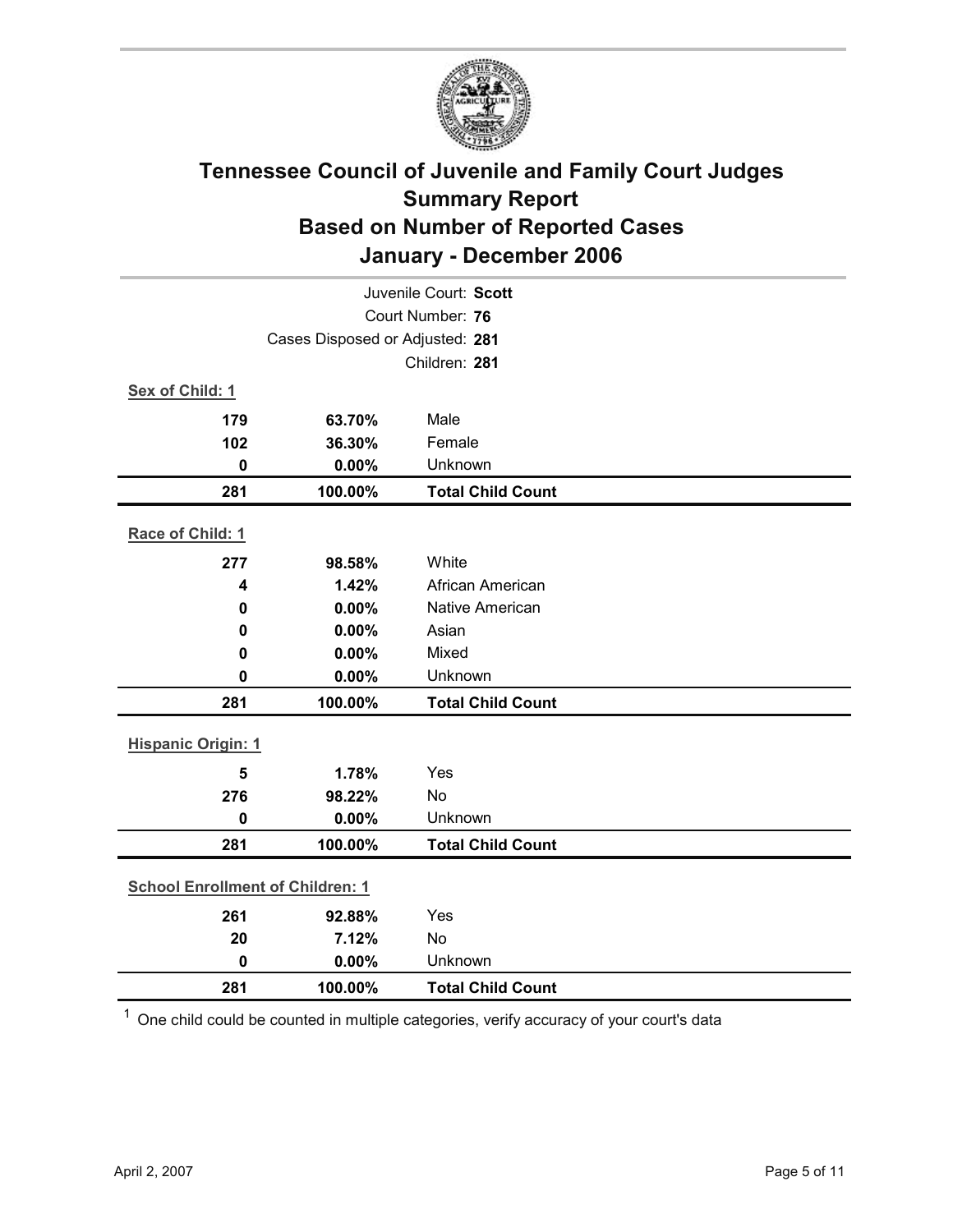

Court Number: **76** Juvenile Court: **Scott** Cases Disposed or Adjusted: **281** Children: **281 Living Arrangement of Child at Time of Referral: 1**

| 281          | 100.00%  | <b>Total Child Count</b>     |
|--------------|----------|------------------------------|
|              | 0.36%    | Other                        |
| 1            | 0.36%    | Unknown                      |
| $\mathbf{2}$ | 0.71%    | Independent                  |
| 0            | $0.00\%$ | In an Institution            |
| 0            | $0.00\%$ | In a Residential Center      |
| 0            | $0.00\%$ | In a Group Home              |
|              | 0.36%    | With Foster Family           |
| 0            | $0.00\%$ | <b>With Adoptive Parents</b> |
| 28           | 9.96%    | <b>With Relatives</b>        |
| 7            | 2.49%    | <b>With Father</b>           |
| 32           | 11.39%   | <b>With Mother</b>           |
| 23           | 8.19%    | With Mother and Stepfather   |
| 20           | 7.12%    | With Father and Stepmother   |
| 166          | 59.07%   | With Both Biological Parents |
|              |          |                              |

### **Type of Detention: 2**

| 281              | 100.00%  | <b>Total Detention Count</b> |
|------------------|----------|------------------------------|
| 7                | 2.49%    | Other                        |
| 62               | 22.06%   | Does Not Apply               |
| 0                | $0.00\%$ | <b>Unknown</b>               |
| 0                | $0.00\%$ | <b>Psychiatric Hospital</b>  |
| 0                | $0.00\%$ | Jail - No Separation         |
| $\boldsymbol{0}$ | $0.00\%$ | Jail - Partial Separation    |
| 0                | $0.00\%$ | Jail - Complete Separation   |
| 210              | 74.73%   | Juvenile Detention Facility  |
| $\mathbf{2}$     | 0.71%    | Non-Secure Placement         |
|                  |          |                              |

 $<sup>1</sup>$  One child could be counted in multiple categories, verify accuracy of your court's data</sup>

 $2$  If different than number of Cases (281) verify accuracy of your court's data.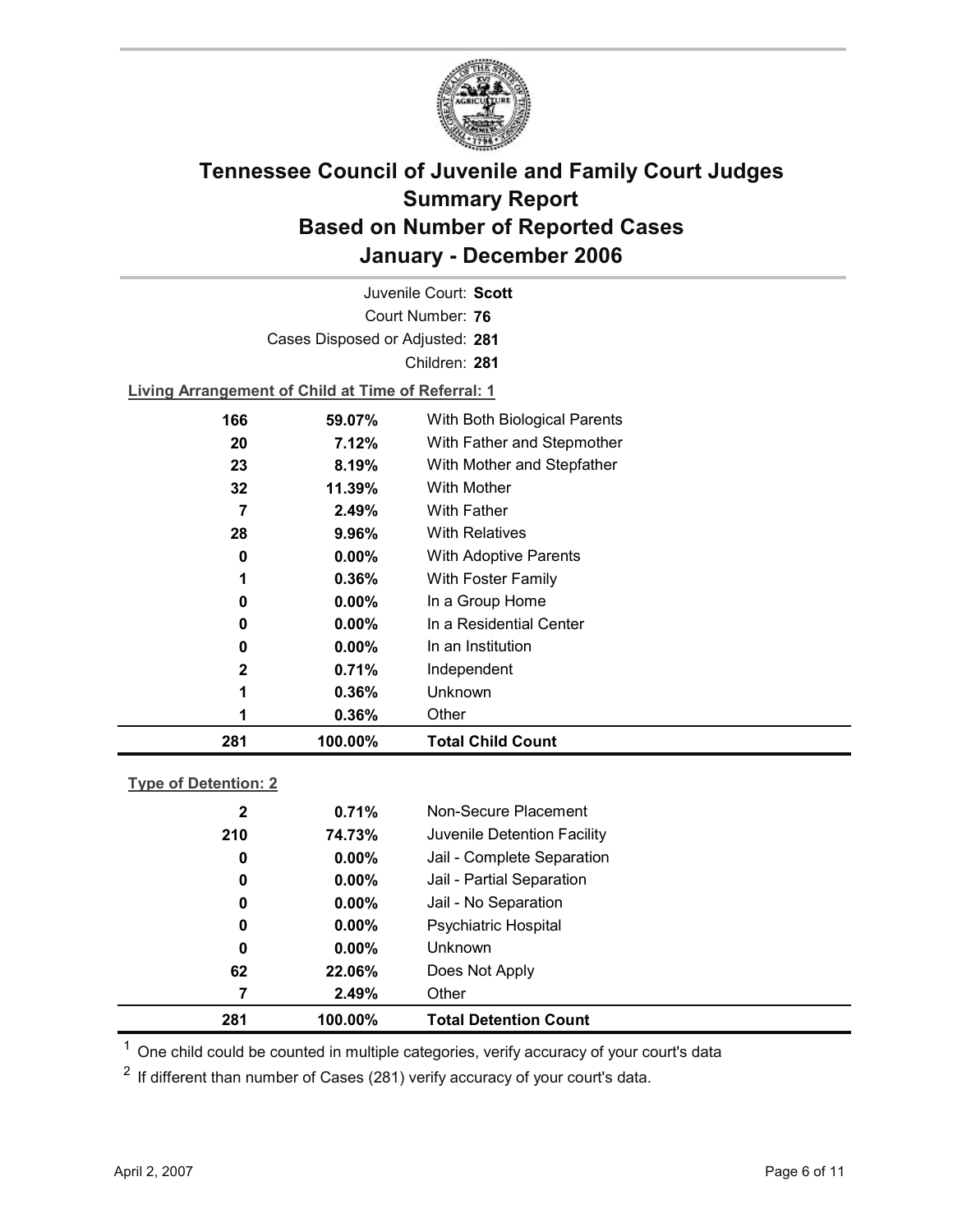

| Juvenile Court: Scott                          |                                                    |                                            |  |  |  |
|------------------------------------------------|----------------------------------------------------|--------------------------------------------|--|--|--|
| Court Number: 76                               |                                                    |                                            |  |  |  |
|                                                | Cases Disposed or Adjusted: 281                    |                                            |  |  |  |
|                                                |                                                    | Children: 281                              |  |  |  |
|                                                | <b>Placement After Secure Detention Hearing: 1</b> |                                            |  |  |  |
| 248                                            | 88.26%                                             | Returned to Prior Living Arrangement       |  |  |  |
| 1                                              | 0.36%                                              | Juvenile Detention Facility                |  |  |  |
| 0                                              | $0.00\%$                                           | Jail                                       |  |  |  |
| 0                                              | 0.00%                                              | Shelter / Group Home                       |  |  |  |
| 1                                              | 0.36%                                              | <b>Foster Family Home</b>                  |  |  |  |
| 0                                              | $0.00\%$                                           | Psychiatric Hospital                       |  |  |  |
| 0                                              | 0.00%                                              | Unknown / Not Reported                     |  |  |  |
| 12                                             | 4.27%                                              | Does Not Apply                             |  |  |  |
| 19                                             | 6.76%<br>Other                                     |                                            |  |  |  |
| 100.00%<br><b>Total Placement Count</b><br>281 |                                                    |                                            |  |  |  |
|                                                |                                                    |                                            |  |  |  |
|                                                |                                                    |                                            |  |  |  |
| <b>Intake Actions: 2</b>                       |                                                    |                                            |  |  |  |
| 281                                            | 100.00%                                            | <b>Petition Filed</b>                      |  |  |  |
| 0                                              | $0.00\%$                                           | <b>Motion Filed</b>                        |  |  |  |
| 0                                              | $0.00\%$                                           | <b>Citation Processed</b>                  |  |  |  |
| 0                                              | 0.00%                                              | Notification of Paternity Processed        |  |  |  |
| 0                                              | $0.00\%$                                           | Scheduling of Judicial Review              |  |  |  |
| 0                                              | 0.00%                                              | <b>Scheduling of Administrative Review</b> |  |  |  |
| 0                                              | 0.00%                                              | Scheduling of Foster Care Review           |  |  |  |
| 0                                              | $0.00\%$                                           | Unknown                                    |  |  |  |
| 0                                              | 0.00%                                              | Does Not Apply                             |  |  |  |
| 0<br>281                                       | 0.00%<br>100.00%                                   | Other<br><b>Total Intake Count</b>         |  |  |  |

 $1$  If different than number of Cases (281) verify accuracy of your court's data.

 $2$  If different than number of Referral Reasons (281), verify accuracy of your court's data.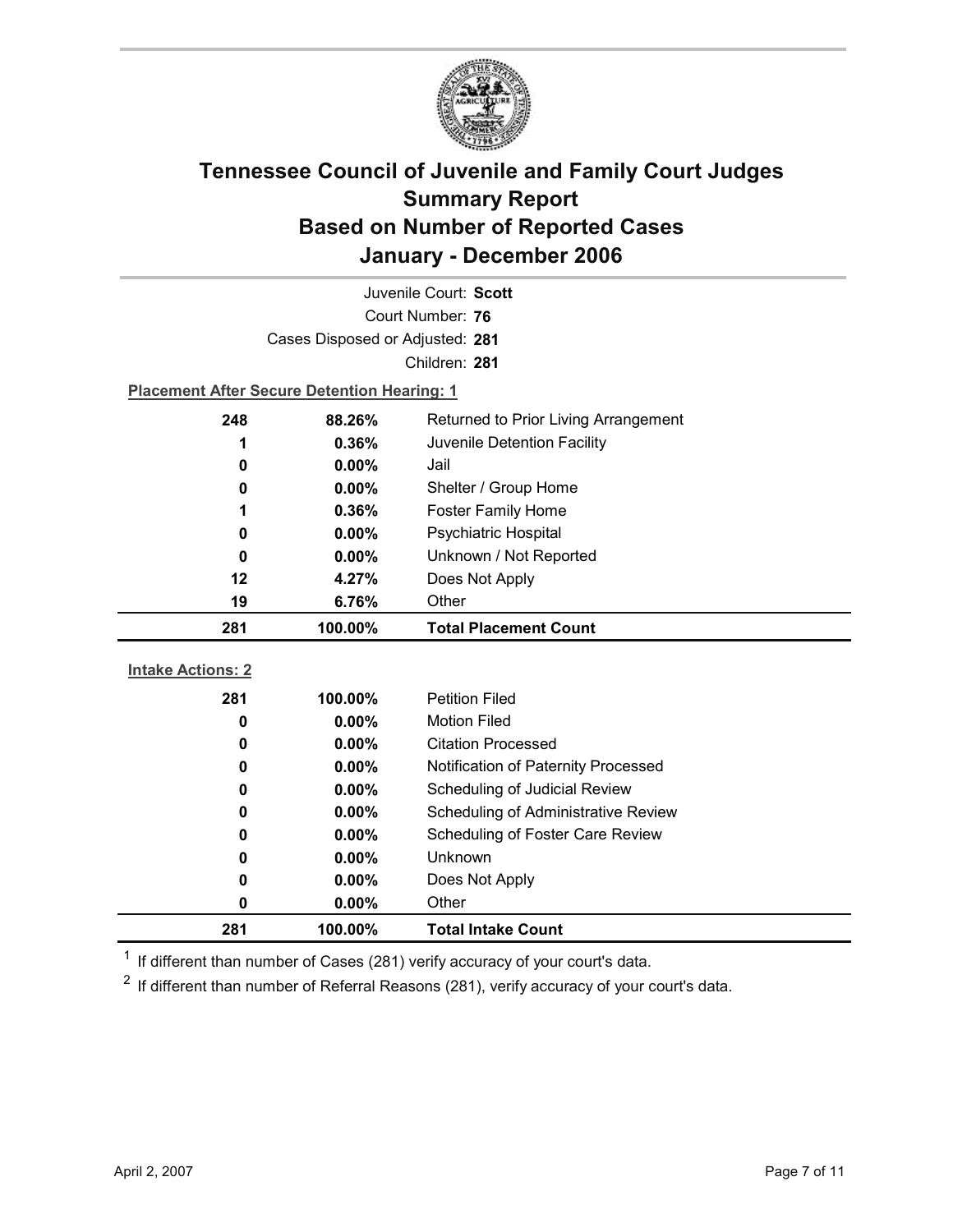

Court Number: **76** Juvenile Court: **Scott** Cases Disposed or Adjusted: **281** Children: **281**

### **Last Grade Completed by Child: 1**

| 4                                       | 1.42%         | Too Young for School     |
|-----------------------------------------|---------------|--------------------------|
| 1                                       | 0.36%         | Preschool                |
| $\mathbf{2}$                            | 0.71%         | Kindergarten             |
| 0                                       | 0.00%         | 1st Grade                |
| 3                                       | 1.07%         | 2nd Grade                |
| $\mathbf 2$                             | 0.71%         | 3rd Grade                |
| 4                                       | 1.42%         | 4th Grade                |
| $\mathbf 2$                             | 0.71%         | 5th Grade                |
| 6                                       | 2.14%         | 6th Grade                |
| 6                                       | 2.14%         | 7th Grade                |
| 15                                      | 5.34%         | 8th Grade                |
| 40                                      | 14.23%        | 9th Grade                |
| 67                                      | 23.84%        | 10th Grade               |
| 116                                     | 41.28%        | 11th Grade               |
| 11                                      | 3.91%         | 12th Grade               |
| $\bf{0}$                                | 0.00%         | Non-Graded Special Ed    |
| 0                                       | 0.00%         | <b>GED</b>               |
| 0                                       | 0.00%         | Graduated                |
| $\mathbf 2$                             | 0.71%         | Never Attended School    |
| 0                                       | 0.00%         | Unknown                  |
| $\mathbf 0$                             | 0.00%         | Other                    |
| 281                                     | 100.00%       | <b>Total Child Count</b> |
|                                         |               |                          |
| <b>Enrolled in Special Education: 1</b> |               |                          |
| и                                       | <b>0.3CO/</b> | $V_{\Omega}$             |

| 281 | 100.00%  | <b>Total Child Count</b> |  |
|-----|----------|--------------------------|--|
| 0   | $0.00\%$ | Unknown                  |  |
| 280 | 99.64%   | No                       |  |
|     | 0.36%    | Yes                      |  |

 $1$  One child could be counted in multiple categories, verify accuracy of your court's data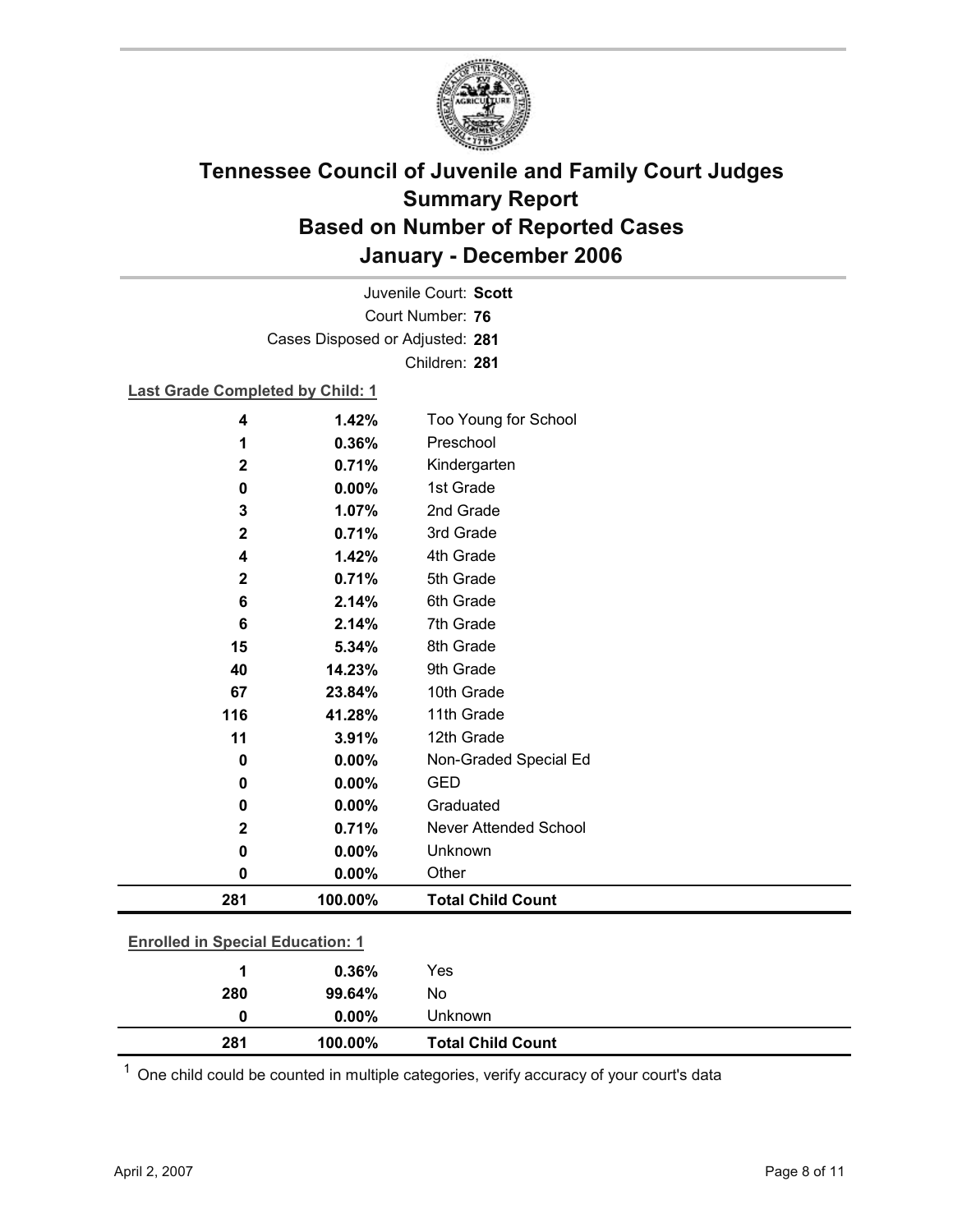

|                              |                                 | Juvenile Court: Scott     |  |
|------------------------------|---------------------------------|---------------------------|--|
|                              |                                 | Court Number: 76          |  |
|                              | Cases Disposed or Adjusted: 281 |                           |  |
|                              |                                 | Children: 281             |  |
| <b>Action Executed By: 1</b> |                                 |                           |  |
| 281                          | 100.00%                         | Judge                     |  |
| 0                            | $0.00\%$                        | Referee                   |  |
| 0                            | $0.00\%$                        | <b>YSO</b>                |  |
| 0                            | $0.00\%$                        | Other                     |  |
| 0                            | $0.00\%$                        | Unknown / Not Reported    |  |
| 281                          | 100.00%                         | <b>Total Action Count</b> |  |

### **Formal / Informal Actions: 1**

| 271      | 96.44%   | Dismissed                                      |
|----------|----------|------------------------------------------------|
| 0        | $0.00\%$ | Retired / Nolle Prosequi                       |
| 0        | $0.00\%$ | <b>Complaint Substantiated Delinquent</b>      |
| $\bf{0}$ | $0.00\%$ | <b>Complaint Substantiated Status Offender</b> |
| 0        | $0.00\%$ | Complaint Substantiated Dependent / Neglected  |
| 0        | $0.00\%$ | <b>Complaint Substantiated Abused</b>          |
| 0        | $0.00\%$ | <b>Complaint Substantiated Mentally III</b>    |
| 0        | $0.00\%$ | Informal Adjustment                            |
| 0        | $0.00\%$ | <b>Pretrial Diversion</b>                      |
| 0        | $0.00\%$ | <b>Transfer to Adult Court Hearing</b>         |
| 0        | $0.00\%$ | Charges Cleared by Transfer to Adult Court     |
| 0        | $0.00\%$ | <b>Special Proceeding</b>                      |
| 0        | $0.00\%$ | <b>Review Concluded</b>                        |
| 10       | $3.56\%$ | Case Held Open                                 |
| 0        | $0.00\%$ | Other                                          |
| 0        | $0.00\%$ | Unknown / Not Reported                         |
| 281      | 100.00%  | <b>Total Action Count</b>                      |

 $1$  If different than number of Referral Reasons (281), verify accuracy of your court's data.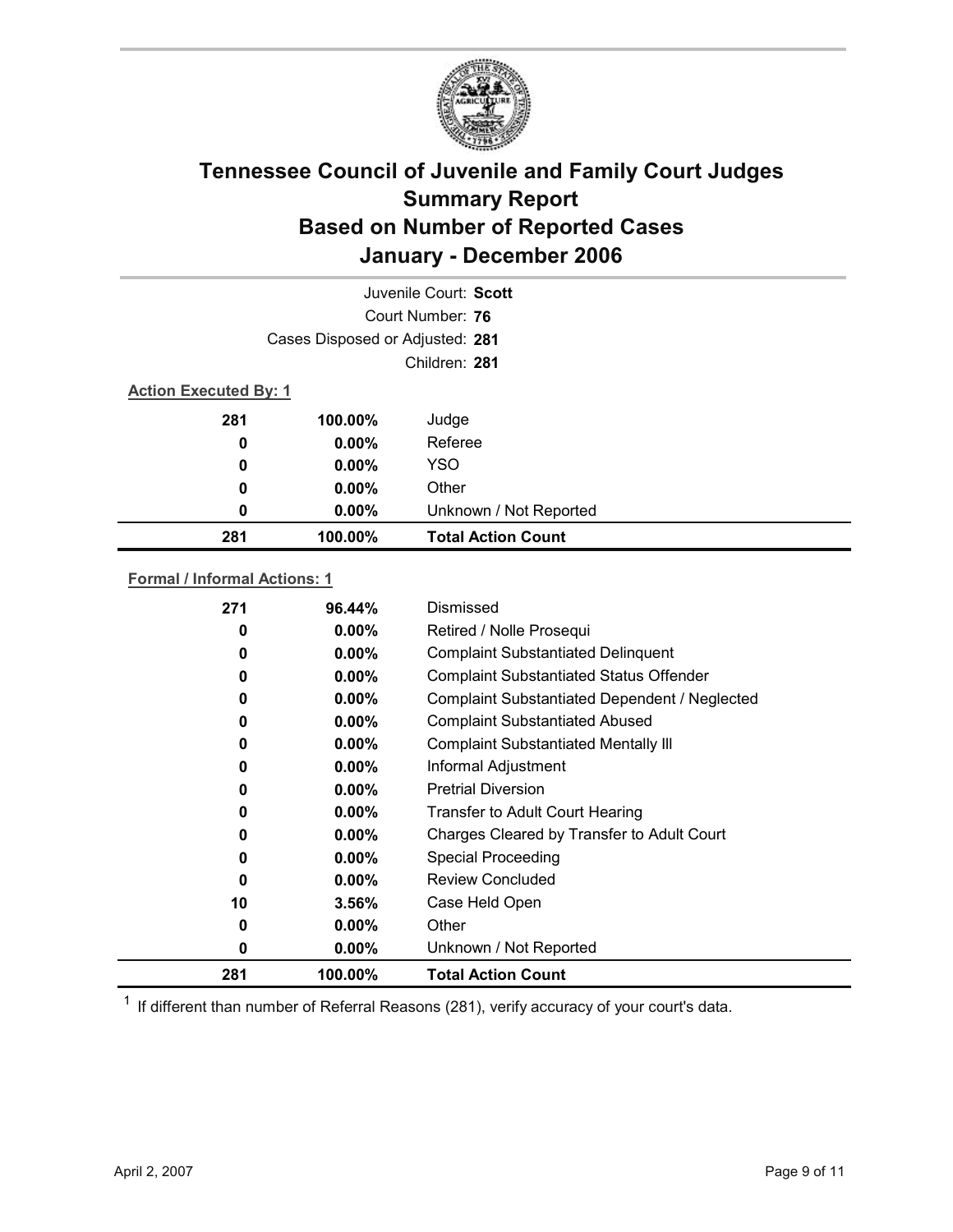

|                                 |          | Juvenile Court: Scott                                 |  |  |
|---------------------------------|----------|-------------------------------------------------------|--|--|
|                                 |          | Court Number: 76                                      |  |  |
| Cases Disposed or Adjusted: 281 |          |                                                       |  |  |
|                                 |          | Children: 281                                         |  |  |
| <b>Case Outcomes:</b>           |          | There can be multiple outcomes for one child or case. |  |  |
| 115                             | 14.30%   | <b>Case Dismissed</b>                                 |  |  |
| $\mathbf{2}$                    | 0.25%    | Case Retired or Nolle Prosequi                        |  |  |
| 57                              | 7.09%    | Warned / Counseled                                    |  |  |
| 117                             | 14.55%   | Held Open For Review                                  |  |  |
| 130                             | 16.17%   | Supervision / Probation to Juvenile Court             |  |  |
| 1                               | 0.12%    | <b>Probation to Parents</b>                           |  |  |
| 4                               | 0.50%    | Referral to Another Entity for Supervision / Service  |  |  |
| 8                               | 1.00%    | Referred for Mental Health Counseling                 |  |  |
| 35                              | 4.35%    | Referred for Alcohol and Drug Counseling              |  |  |
| 11                              | 1.37%    | Referred to Alternative School                        |  |  |
| 3                               | 0.37%    | Referred to Private Child Agency                      |  |  |
| 28                              | 3.48%    | Referred to Defensive Driving School                  |  |  |
| $\bf{0}$                        | $0.00\%$ | Referred to Alcohol Safety School                     |  |  |
| 17                              | 2.11%    | Referred to Juvenile Court Education-Based Program    |  |  |
| 4                               | 0.50%    | Driver's License Held Informally                      |  |  |
| 0                               | $0.00\%$ | <b>Voluntary Placement with DMHMR</b>                 |  |  |
| 0                               | $0.00\%$ | Private Mental Health Placement                       |  |  |
| 0                               | $0.00\%$ | <b>Private MR Placement</b>                           |  |  |
| 0                               | $0.00\%$ | Placement with City/County Agency/Facility            |  |  |
| 3                               | 0.37%    | Placement with Relative / Other Individual            |  |  |
| 19                              | 2.36%    | Fine                                                  |  |  |
| 207                             | 25.75%   | <b>Public Service</b>                                 |  |  |
| 0                               | $0.00\%$ | Restitution                                           |  |  |
| 0                               | $0.00\%$ | <b>Runaway Returned</b>                               |  |  |
| 0                               | $0.00\%$ | No Contact Order                                      |  |  |
| 0                               | 0.00%    | Injunction Other than No Contact Order                |  |  |
| 0                               | 0.00%    | <b>House Arrest</b>                                   |  |  |
| 0                               | $0.00\%$ | <b>Court Defined Curfew</b>                           |  |  |
| 0                               | $0.00\%$ | Dismissed from Informal Adjustment                    |  |  |
| 0                               | $0.00\%$ | <b>Dismissed from Pretrial Diversion</b>              |  |  |
| 0                               | 0.00%    | Released from Probation                               |  |  |
| 0                               | $0.00\%$ | <b>Transferred to Adult Court</b>                     |  |  |
| 0                               | $0.00\%$ | <b>DMHMR Involuntary Commitment</b>                   |  |  |